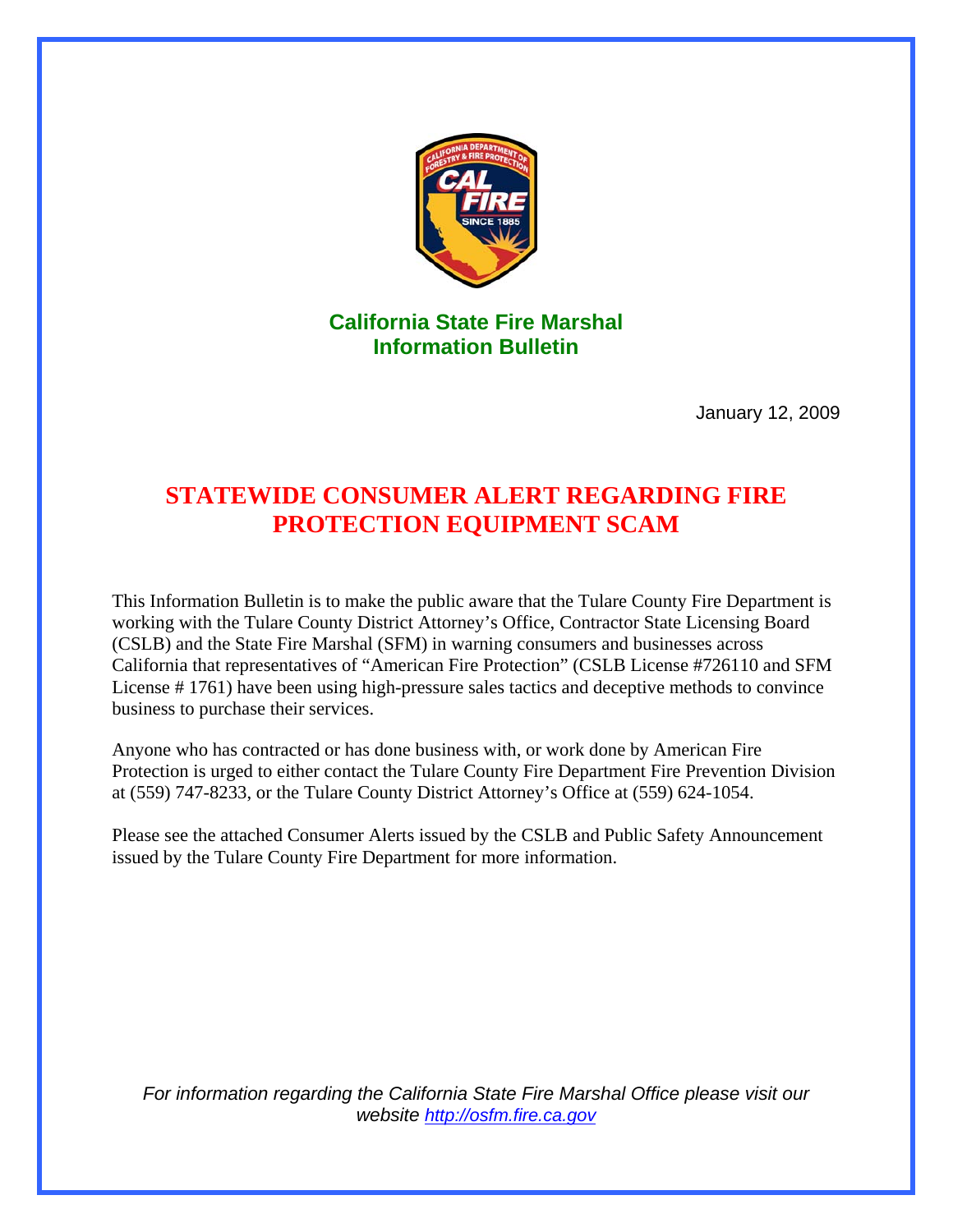

# **TULARE COUNTY FIRE DEPARTMENT**

**907 West Visalia Road, Farmersville, CA 93223 - Phone (559) 747-8233** 



#### **Public Safety Announcement**

#### **Agency contact – Joe Garcia (559) 967-8486**

#### **Beware when getting fire extinguishers, kitchen hood & duct systems or fire sprinkler systems serviced**

Business owners need to be alert to anyone coming to their offices, stores or restaurants to service their fire extinguishers, or to perform service on the hood and duct systems over the cooking areas, or conducting service to automatic sprinkler system. There have been reports in various areas of Tulare and Fresno, Madera & Mariposa Counties, that representatives of American Fire Protection have been using high-pressure sales tactics and other methods to convince the business owner to buy their services.

Representatives of American Fire Protection:

- Wear uniforms with patches similar to those worn by fire department staff and give the impression that they are from the fire department.
- Claim that they are fire marshals and are authorized to close the business if not allowed to do an inspection of their fire protection systems and make subsequent repairs.
- Claim they are there to service the fire extinguishers or hood & duct systems prior to the service date of the devices.
- Claim they are there to provide service on extinguishers or hood duct systems that have previously been serviced by another company.
- In many cases will do substandard and non-code compliant work when hired by the business owner.

The Tulare County Fire Department does not endorse, recommend or send any fire extinguishing or fire protection service companies to a local business. It is up to the business owner to seek those services when needed. There are several reputable companies in the area that are listed in the Yellow Pages and provide those services. Get bids from reputable companies and choose the one you want. Be sure that the service person has proper identification and is from the company that you selected. Do not permit a service company to provide service that you did not request or that is not required.

Fire extinguishers are required to have a maintenance inspection conducted annually. Kitchen hood and duct systems are required to be serviced every six months. Fire sprinkler systems are required to be serviced every five years.

If you have done business with, or had work done by American Fire Protection, contact the Tulare County Fire Department Fire Prevention Division at (559) 747-8233. If you are located within city limits, contact your local fire department.

We want your business to be safe for your employees and customers. Fire protection systems and fire extinguishers that are properly installed and serviced can save lives and protect property.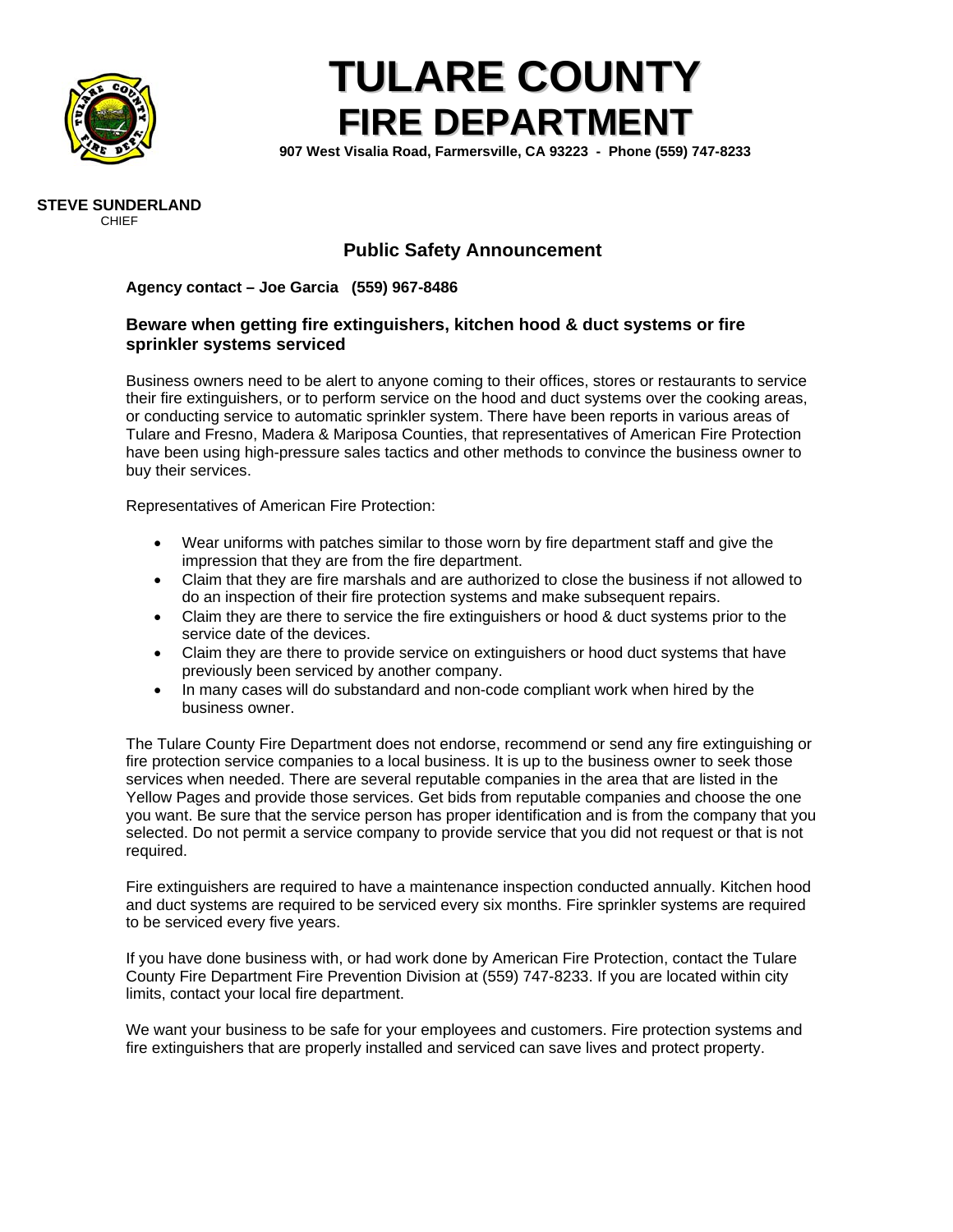

# **Tulare County Fire Department Citizen Complaint Form**

- **1. Who:** 
	- Name of complainant: \_\_\_\_\_\_\_\_\_\_\_\_\_\_\_\_\_\_\_\_\_\_\_\_\_\_\_\_\_\_\_\_\_\_\_\_\_\_\_\_\_\_\_\_\_ • Address: \_\_\_\_\_\_\_\_\_\_\_\_\_\_\_\_\_\_\_\_\_\_\_\_\_\_\_\_\_\_\_\_\_\_\_\_\_\_\_\_\_\_\_\_\_\_\_\_\_\_\_\_\_\_\_\_ • City: \_\_\_\_\_\_\_\_\_\_\_\_\_\_\_\_\_\_\_\_\_\_\_\_\_ State: \_\_\_\_\_\_\_\_\_\_\_\_\_\_\_ Zip: \_\_\_\_\_\_\_\_
	- Telephone Number \_\_\_\_\_\_\_\_\_\_\_\_\_\_\_\_\_\_\_\_\_\_ Cell Number \_\_\_\_\_\_\_\_\_\_\_\_\_\_\_\_\_\_\_\_\_\_\_\_\_\_
- *2.* **What:** *Subject of complaint. Briefly state the nature of complaint and the action of the person(s) that you believe was illegal or improper. Use additional sheets if necessary.*

 $\overline{\phantom{a}}$  ,  $\overline{\phantom{a}}$  ,  $\overline{\phantom{a}}$  ,  $\overline{\phantom{a}}$  ,  $\overline{\phantom{a}}$  ,  $\overline{\phantom{a}}$  ,  $\overline{\phantom{a}}$  ,  $\overline{\phantom{a}}$  ,  $\overline{\phantom{a}}$  ,  $\overline{\phantom{a}}$  ,  $\overline{\phantom{a}}$  ,  $\overline{\phantom{a}}$  ,  $\overline{\phantom{a}}$  ,  $\overline{\phantom{a}}$  ,  $\overline{\phantom{a}}$  ,  $\overline{\phantom{a}}$ 

 $\overline{\phantom{a}}$  ,  $\overline{\phantom{a}}$  ,  $\overline{\phantom{a}}$  ,  $\overline{\phantom{a}}$  ,  $\overline{\phantom{a}}$  ,  $\overline{\phantom{a}}$  ,  $\overline{\phantom{a}}$  ,  $\overline{\phantom{a}}$  ,  $\overline{\phantom{a}}$  ,  $\overline{\phantom{a}}$  ,  $\overline{\phantom{a}}$  ,  $\overline{\phantom{a}}$  ,  $\overline{\phantom{a}}$  ,  $\overline{\phantom{a}}$  ,  $\overline{\phantom{a}}$  ,  $\overline{\phantom{a}}$ 

 $\overline{\phantom{a}}$  ,  $\overline{\phantom{a}}$  ,  $\overline{\phantom{a}}$  ,  $\overline{\phantom{a}}$  ,  $\overline{\phantom{a}}$  ,  $\overline{\phantom{a}}$  ,  $\overline{\phantom{a}}$  ,  $\overline{\phantom{a}}$  ,  $\overline{\phantom{a}}$  ,  $\overline{\phantom{a}}$  ,  $\overline{\phantom{a}}$  ,  $\overline{\phantom{a}}$  ,  $\overline{\phantom{a}}$  ,  $\overline{\phantom{a}}$  ,  $\overline{\phantom{a}}$  ,  $\overline{\phantom{a}}$ 

 $\overline{\phantom{a}}$  ,  $\overline{\phantom{a}}$  ,  $\overline{\phantom{a}}$  ,  $\overline{\phantom{a}}$  ,  $\overline{\phantom{a}}$  ,  $\overline{\phantom{a}}$  ,  $\overline{\phantom{a}}$  ,  $\overline{\phantom{a}}$  ,  $\overline{\phantom{a}}$  ,  $\overline{\phantom{a}}$  ,  $\overline{\phantom{a}}$  ,  $\overline{\phantom{a}}$  ,  $\overline{\phantom{a}}$  ,  $\overline{\phantom{a}}$  ,  $\overline{\phantom{a}}$  ,  $\overline{\phantom{a}}$ 

\_\_\_\_\_\_\_\_\_\_\_\_\_\_\_\_\_\_\_\_\_\_\_\_\_\_\_\_\_\_\_\_\_\_\_\_\_\_\_\_\_\_\_\_\_\_\_\_\_\_\_\_\_\_\_\_\_\_\_\_\_\_\_\_\_\_\_\_\_\_

**\_\_\_\_\_\_\_\_\_\_\_\_**\_\_\_\_\_\_\_\_\_\_\_\_\_\_\_\_\_\_\_\_\_\_\_\_\_\_\_\_\_\_\_\_\_\_\_\_\_\_\_\_\_\_\_\_\_\_\_\_\_\_\_\_\_\_\_\_\_\_

- **3. When:** Date(s) of Incident. \_\_\_\_\_\_\_\_\_\_\_\_\_\_\_\_\_\_\_\_\_\_\_\_\_\_\_\_\_\_\_\_\_\_\_\_\_\_\_\_\_\_\_\_
- **4. Where:** \_\_\_\_\_\_\_\_\_\_\_\_\_\_\_\_\_\_\_\_\_\_\_\_\_\_\_\_\_\_\_\_\_\_\_\_\_\_\_\_\_\_\_\_\_\_\_\_\_\_\_\_\_\_\_\_\_\_
- **5. Why/How:** *Attach pertinent documents and correspondence with dates.*
- **6. Other persons or agencies you have contacted about this problem:**

| Signed: | ` - 1 - . |
|---------|-----------|
|---------|-----------|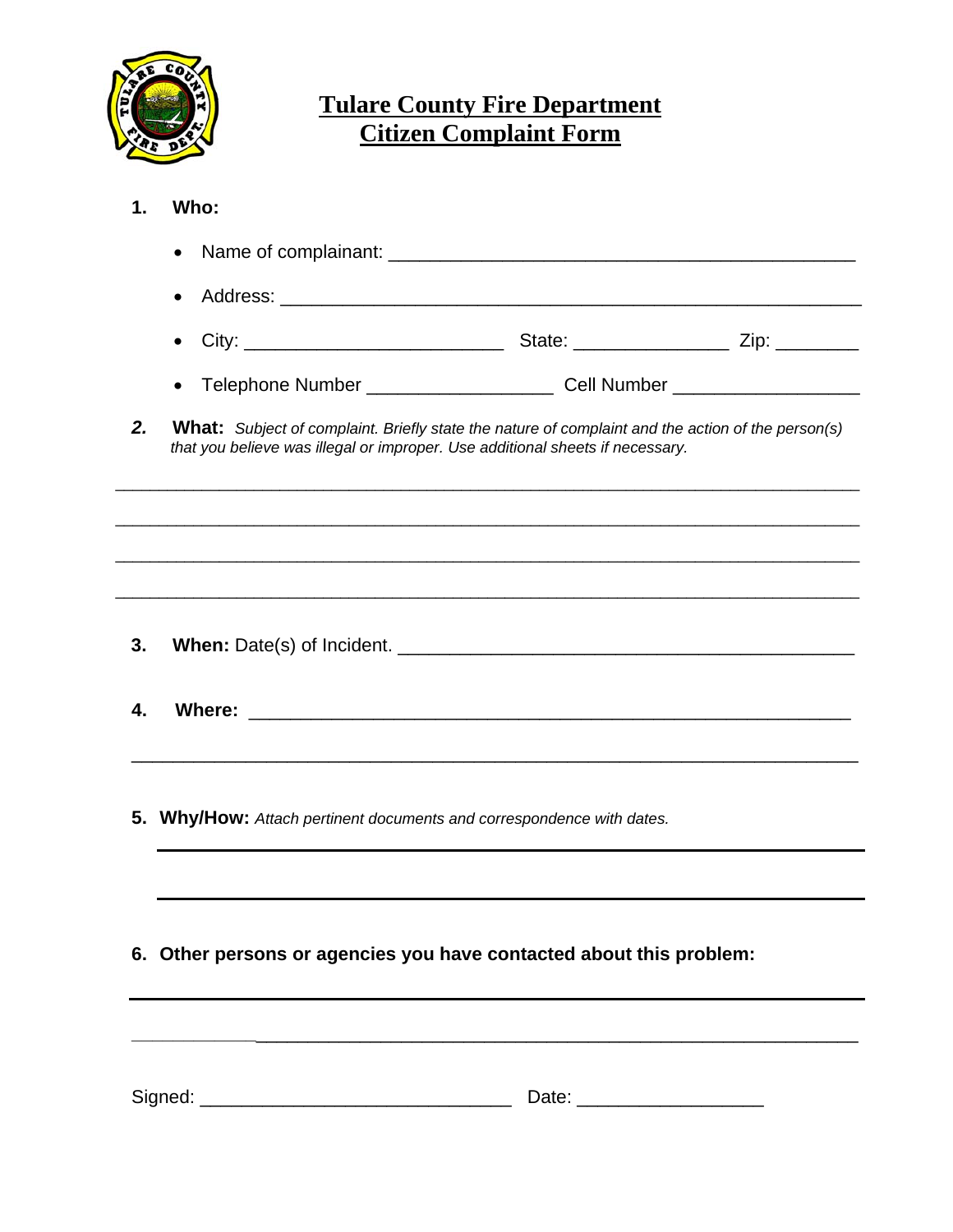### **CONTRACTORS STATE LICENSE BOARD** *Look for the license!*

9821 Business Park Drive, Sacramento, California 95827 **800-321-CSLB** Mailing Address: P.O. Box 26000, Sacramento, CA 95826 *www.cslb.ca.gov*

**CONTACT:** Rick Lopes, CSLB 916-255-4161 **DATE:** December 23, 2008 Venus Stromberg, CSLB 916-255-1831 **CSLB #:** 08-34 Joe Garcia, Tulare County Fire Dept.

559-967-8486



Serving

## **Contractors State License Board Issues Statewide Consumer Alert Regarding Fire Protection Equipment Scam**

*Investigators believe consumers and businesses are victims of maintenance and installation company* 

**SACRAMENTO** – The Contractors State License Board (CSLB) is joining the Tulare County Fire Department and Tulare County District Attorney's Office in warning consumers and businesses across California to be on alert for anyone coming to their

offices, stores or restaurants to service their fire extinguishers, to perform service on the hood and duct systems over cooking areas, or to conduct maintenance on automatic sprinkler systems.

Investigators believe that representatives of "American Fire Protection" (CSLB License #726110) have been using high-pressure sales tactics and deceptive methods to convince business owners to buy their service. These methods include:

- Wearing uniforms with patches similar to those worn by fire department staff, giving the impression that they are from the fire department.
- Claiming they are fire marshals and authorized to close the business if not allowed to do an inspection of the fire protection systems and make subsequent repairs.
- Claiming they are there to service fire extinguishers or hood and duct systems prior to the date those devices are to be serviced.
- Claiming they are at a business to provide service on extinguishers or hood duct systems that have previously been serviced by another company.

In many cases, when hired by the business owner, they will do sub-standard work without proper building code inspections. Investigators believe that American Fire Protection, which is based in Camarillo (Ventura County), operates throughout California, from the San Francisco Bay Area to Sacramento in the north, through the central valley counties of Tulare, Kings, Fresno, Madera, Merced and Mariposa, the San Luis Obispo coastal area and into Santa Barbara, Ventura, Los Angeles, Orange and other Southern California regions.

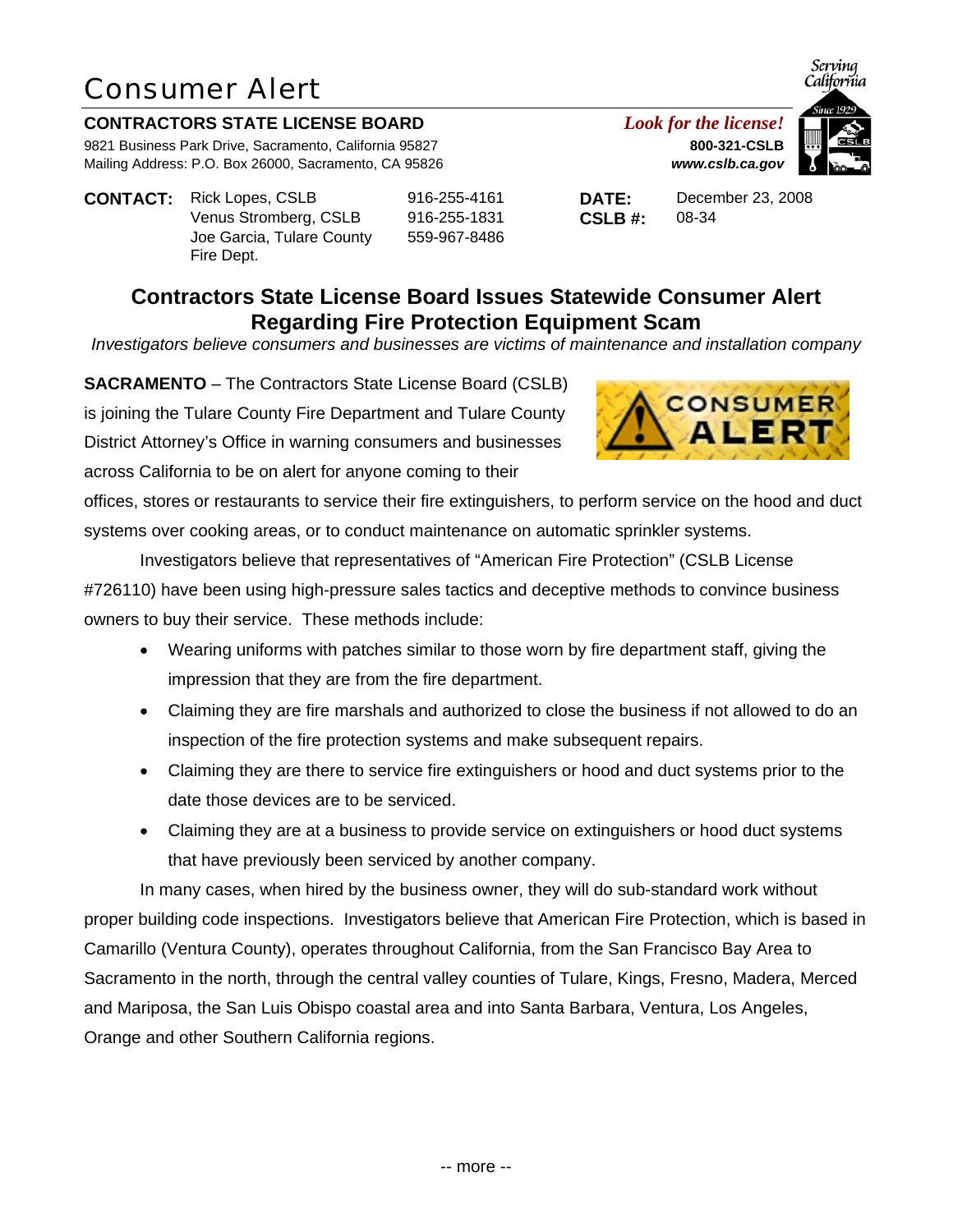### *Contractors State License Board Issues Consumer Alert Regarding Fire Protection Equipment Scam 2-2-2-2-2*

A Tulare County Superior Court judge has granted a temporary restraining order, restricting company Chief Executive Officer Danny Victor Williams, Anthony David Ash and Ken Gordon Speck from:

- Impersonating governmental fire protection officials to gain admission to places of business; falsely representing that they have serviced fire protection equipment and placing inspection tags on equipment that has not been properly inspected and serviced; and
- Making untrue and misleading statements in connection with the sale or attempted sale of fire equipment contracting services.

The Tulare County District Attorney's Office is also seeking a Preliminary Injunction, as part of a civil suit filed to stop the company from engaging in "unlawful business practices," under Business and Professions Code 17200 and 17500.

"We're extremely concerned for anyone who's been pressured into using this company's services over the past four years," said CSLB Registrar Steve Sands. "Their shoddy work has put human lives in danger, and the likelihood that property will be destroyed should fire break out."

Anyone who has contracted with "American Fire Protection" is urged to either contact the Tulare County Fire Department Fire Prevention Division at (559) 747-8233, or the Tulare County District Attorney's Office at (559) 624-1054.

The Contractors State License Board operates under the umbrella of the California Department of Consumer Affairs. The CSLB licenses and regulates California's 316,000 contractors, and investigates more than 20,000 complaints against contractors annually. In fiscal year 2007-08, the CSLB helped consumers get \$35.2 million in ordered restitution.

# # #